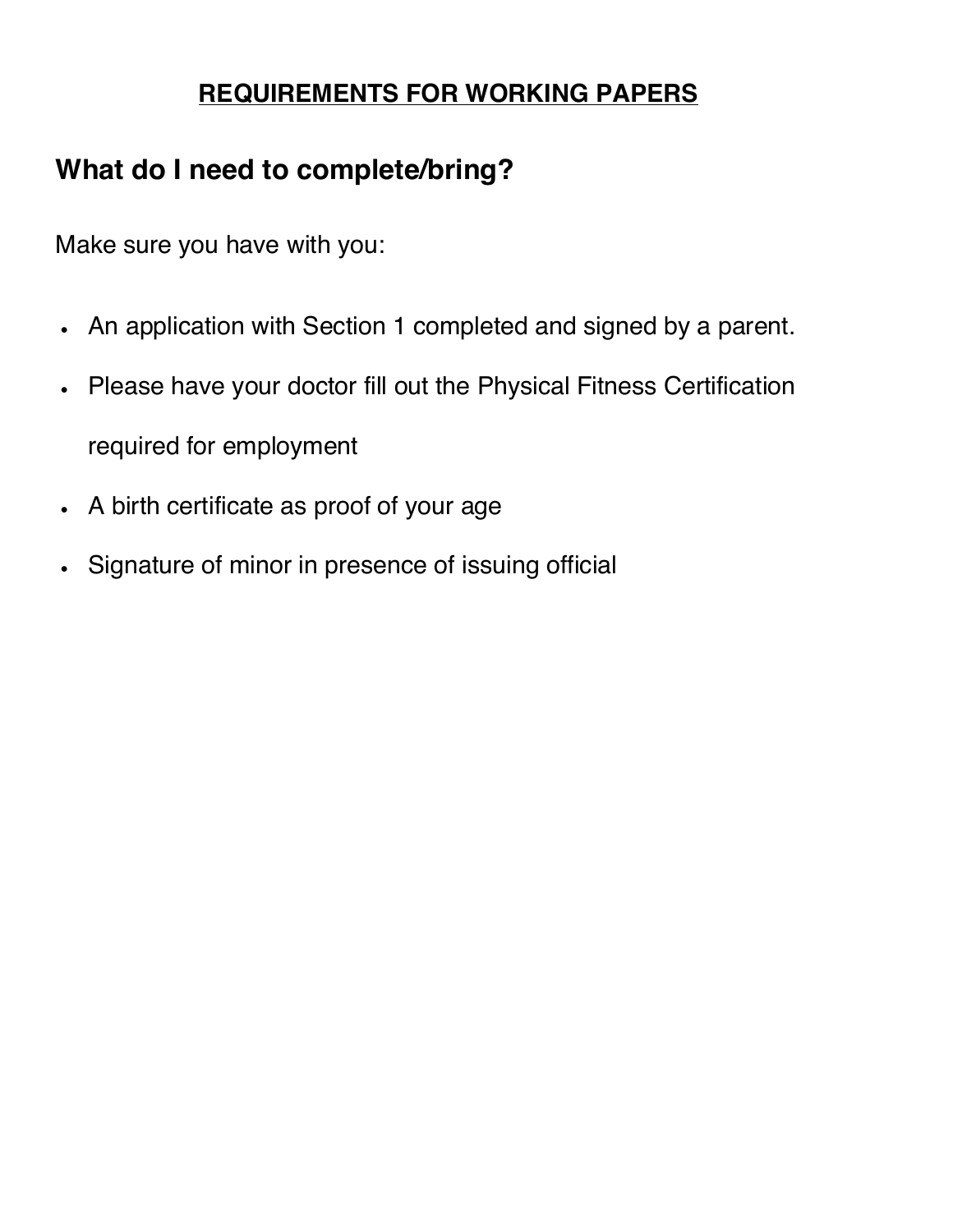**THIS APPLICATION DOES NOT AUTHORIZE EMPLOYMENT** 

THIS APPLICATION DOES NOT AUTHORIZE EMPLOYMENT

#### **THE UNIVERSITY OF THE STATE OF NEW YORK THE STATE EDUCATION DEPARTMENT ALBANY, NY 12234**

#### **APPLICATION FOR EMPLOYMENT CERTIFICATE**

#### See reverse side of this form for information concerning employment of minors.

Applicant must appear in person before the certifying official.

## **PART I – Parental Consent** – (To be completed by applicant and parent or guardian)

Parent or guardian must appear at the school or issuing center to sign the application for the first certificate for full-time employment, unless the minor is a graduate of a four-year high school and presents evidence thereof. For all other certificates, the parent or guardian must sign the application, but need not appear in person to do so.

Date……………………

| [Applicant]                                                                                     |                                                                                                                                                                                                                                                                                                                                                                                 |
|-------------------------------------------------------------------------------------------------|---------------------------------------------------------------------------------------------------------------------------------------------------------------------------------------------------------------------------------------------------------------------------------------------------------------------------------------------------------------------------------|
|                                                                                                 | [Full Home Address including Zip Code]                                                                                                                                                                                                                                                                                                                                          |
| school when attendance is not required.<br>school when attendance is not required<br>day school | $\Box$ Nonfactory Employment Certificate – Valid for lawful employment of a minor 14 or 15 years of age enrolled in day<br>Student General Employment Certificate – Valid for lawful employment of a minor 16 or 17 years of age enrolled in day<br>$\Box$ Full-Time Employment Certificate – Valid for lawful employment of a minor 16 or 17 years of age who is not attending |
|                                                                                                 | I hereby consent to the required examination and employment certification as indicated above.                                                                                                                                                                                                                                                                                   |
|                                                                                                 | [Signature of Parent or Guardian]                                                                                                                                                                                                                                                                                                                                               |
| <b>PART II – Evidence of Age –</b> (To be completed by issuing official only)                   |                                                                                                                                                                                                                                                                                                                                                                                 |

 $\ldots$  – Check evidence of age accepted – Document # (if any)  $\ldots$   $\ldots$   $\ldots$   $\ldots$   $\ldots$   $\ldots$   $\ldots$  ... **[Date of Birth]** 

> @ Birth Certificate > @State Issued Photo > @I.D Driver's License > @Schooling Record >@2WKHU>6SHFLI\@

#### **PART III – Certificate of Physical Fitness**

Applicant shall present documentation of physical exam from a school or private physician, physician's assistant or nurse practitioner authorized to practice within New York State.\* Said examination must have been given within 12 months prior to issuance of the employment certificate. Date of physical exam on file with school ………………… If physical exam is over 12 months, provide student with Certificate of Physical Fitness to be completed by school medical director or private health care provider.

If the physical exam or Certificate of Physical Fitness is limited with regard to allowed work/activity, the issuing official shall issue a Limited Employment Certificate, which will be valid for a period not to exceed 6 months, unless the limitation noted by the physician is permanent, in which case, the certificate will remain valid until the minor changes jobs. Enter the limitation on the employment certificate. THE PHYSICIAN'S CERTIFICATION SHOULD BE RETURNED TO THE APPLICANT.

 *[Education Law Article 131, Section 652](http://www.op.nysed.gov/prof/med/article131.htm%236526)6 lists exempted physicians authorized to practice in the state without a NYS lice[nse. Education Law Article](http://www.op.nysed.gov/prof/nurse/article139.htm%23sect6908)  [139 section 6908\(f](http://www.op.nysed.gov/prof/nurse/article139.htm%23sect6908)) lists exempted persons authorized to practice nursing (inclusive of nurse practitioners) in the state without a NYS license.* 

**PART IV – Pledge of Employment –** (To be completed by prospective employer)

Part IV must be completed only for: (a) a minor with a medical limitation; or (b) for a minor 16 years of age and legally able to withdraw from school, according to Section 3205 of the Education Law, in a city or district which requires minors from sixteen to 17 years of age who are not employed to attend school, and who must show proof of having a job.

|                                   | [Applicant]       |                |                         |                                  |
|-----------------------------------|-------------------|----------------|-------------------------|----------------------------------|
|                                   |                   |                |                         |                                  |
| [Description of Applicant's Work] |                   | [Job Location] |                         |                                  |
|                                   |                   |                |                         |                                  |
| Starting date                     |                   |                |                         |                                  |
|                                   | [Address of Firm] |                |                         | $\Box$ Factory $\Box$ Nonfactory |
| [Name of Firm]                    |                   |                |                         |                                  |
| [Telephone Number]                |                   |                | [Signature of Employer] |                                  |
|                                   |                   |                |                         |                                  |
|                                   |                   |                |                         |                                  |

**PART V – Schooling Record –** (To be completed by school official)

Part V must be completed only for a minor 16 years of age who is leaving school and resides in a district which require a minor 16 years of age to attend school, according to Section 3205 of the Education Law.

|           | [Name of School]    | <b>Addressl</b>                      |
|-----------|---------------------|--------------------------------------|
| Show that |                     |                                      |
|           | [Name of Applicant] |                                      |
|           |                     | [Signature of Principal or Designee] |

#### **PART VI – Employment Certification –** (To be completed by issuing official only)

Certificate Number ………………………………................................ Date Issued……………………………………………………… ……………………………………………. …………………………………….. …………………………………………………….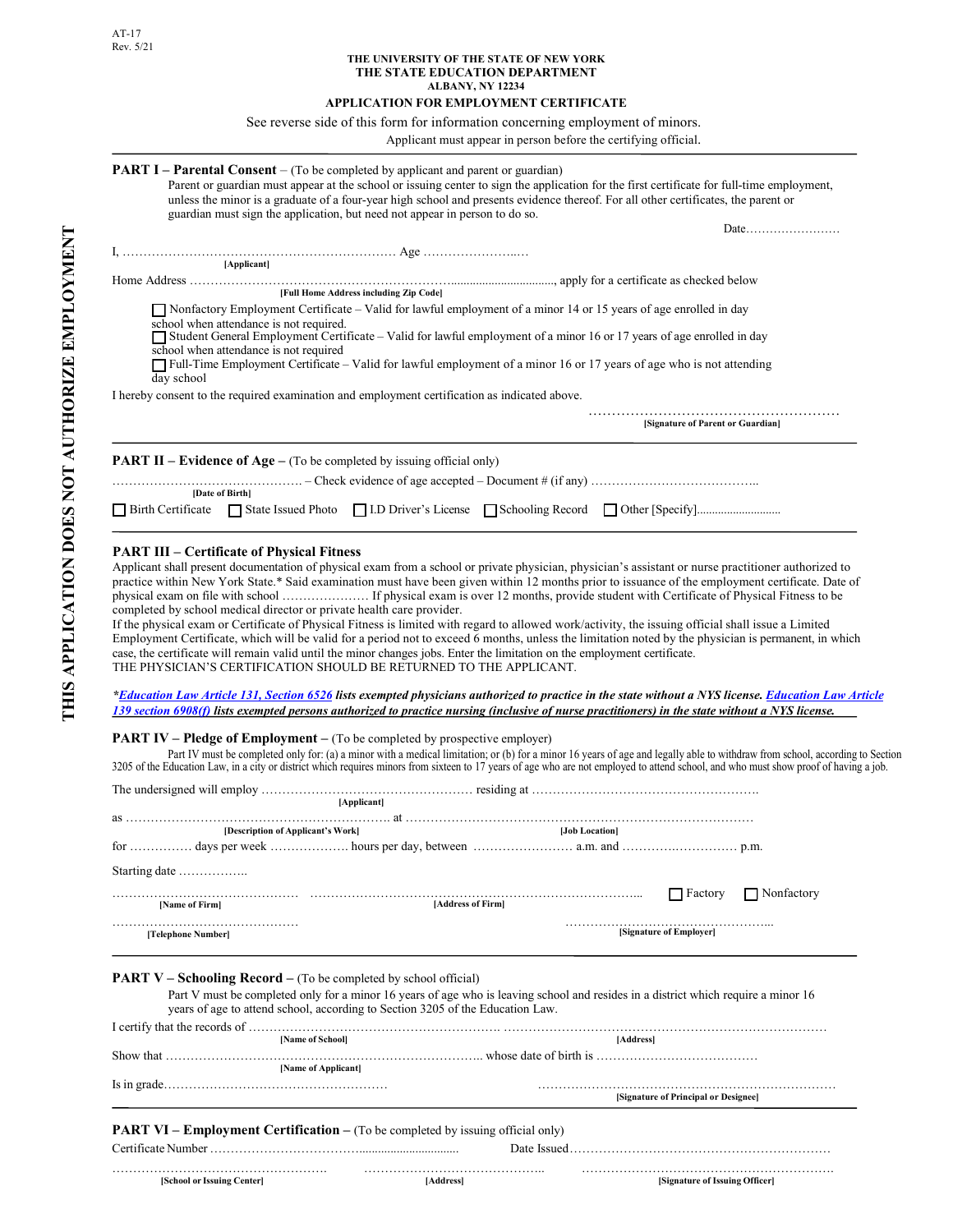#### **GENERAL INFORMATION**

An employment Certificate (Student Nonfactory, Student General, or Full Time) may be used for an unlimited number of successive job placements in lawful employment permitted by the particular type of certificate.

A Nonfactory Employment Certificate is valid for 2 years from the date of issuance or until the student turns 16 years old, with the exception of a Limited Employment Certificate. A Limited Employment Certificate is valid for a maximum of 6 months unless the limitation noted by the physician is permanent, then the certificate will remain valid until the minor changes job. It may be accepted only by the employer indicated on the certificate.

#### **A new Certificate of Physical Fitness is required when applying for a different type of employment certificate, if more than 12 months have elapsed since the previous physical for employment.**

An employer shall retain the certificate on file for the duration of the minor's employment. Upon termination of employment, or expiration of the employment certificate's period of validity, the certificate shall be returned to the minor. A certificate may be revoked by school district authorities for cause.

A minor employed as a Newspaper Carrier, Street Trades Worker, Farmworker, or Child Model, must obtain the Special Occupational Permit required.

A minor 14 years of age and over may be employed as a caddy, babysitter, or in casual employment consisting of yard work and household chores when not required to attend school. Employment certification for such employment is not mandatory.

An employer of a minor in an occupation which does not require employment certification should request a Certificate of Age.

## **PROHIBITED EMPLOYMENT**

Minors 14 and 15 years may not be employed in, or in connection with a factory (except in delivery and clerical employment in an enclosed office thereof), or in certain hazardous occupations such as: construction work; helper on a motor vehicle; operation of washing, grinding, cutting, slicing, pressing or mixing machinery in any establishment; painting or exterior cleaning in connection with the maintenance of a building or structure; and others listed in Section 133 of the New York State Labor Law.

Minors 16 and 17 years of age may not be employed in certain hazardous occupations such as: construction worker; helper on a motor vehicle, the operation of various kinds of power-driver machinery; and others listed in Section 133 of the New York State Labor Law.

### **HOURS OF EMPLOYMENT**

Minors may not be employed during the hours they are required to attend school.

Minors 14 and 15 years of age may not be employed in any occupation (except farmwork and delivering, or selling and delivering newspapers):

#### **When school is in session:**

- more than 3 hours on any school day, more than 8 hours on a nonschool day, more than 6 days in any week, for a maximum of 18 hours per week, or a maximum of 23 hours per week if enrolled in a supervised work study program approved by the Commissioner.
- after 7 p.m. or before 7 a.m.

#### **When school is not in session:**

- more than 8 hours on any day, 6 days in any week, for a maximum of 40 hours per week.
- after 9 p.m. or before 7 a.m.

This certificate is not valid for work associated with newspaper carrier, agriculture or modeling.

Minors 16 and 17 years of age may not be employed: --

#### **When school is in session:**

- more than 4 hours on days preceding school days; more than 8 hours on days not preceding school days (Friday, Saturday, Sunday and holidays), 6 days in any week, for a maximum of 28 hours per week.
- between 10 p.m. and 12 midnight on days followed by a school day without written consent of parent of guardian and a certificate of satisfactory academic standing from the minor's school (to be validated at the end of each marking period).
- between 10 p.m. and 12 midnight on days not followed by a school day without written consent of parent or guardian. **When school is not in session:**

more than 8 hours on any day, 6 days in any week, for a maximum of 48 hours per week.

#### **EDUCATION LAW, SECTION 3233**

"Any person who knowingly makes a false statement in or in relation to any application made for an employment certificate or permit as to any matter by this chapter to appear in any affidavit, record, transcript, certificate or permit therein provided for, is guilty of a misdemeanor."